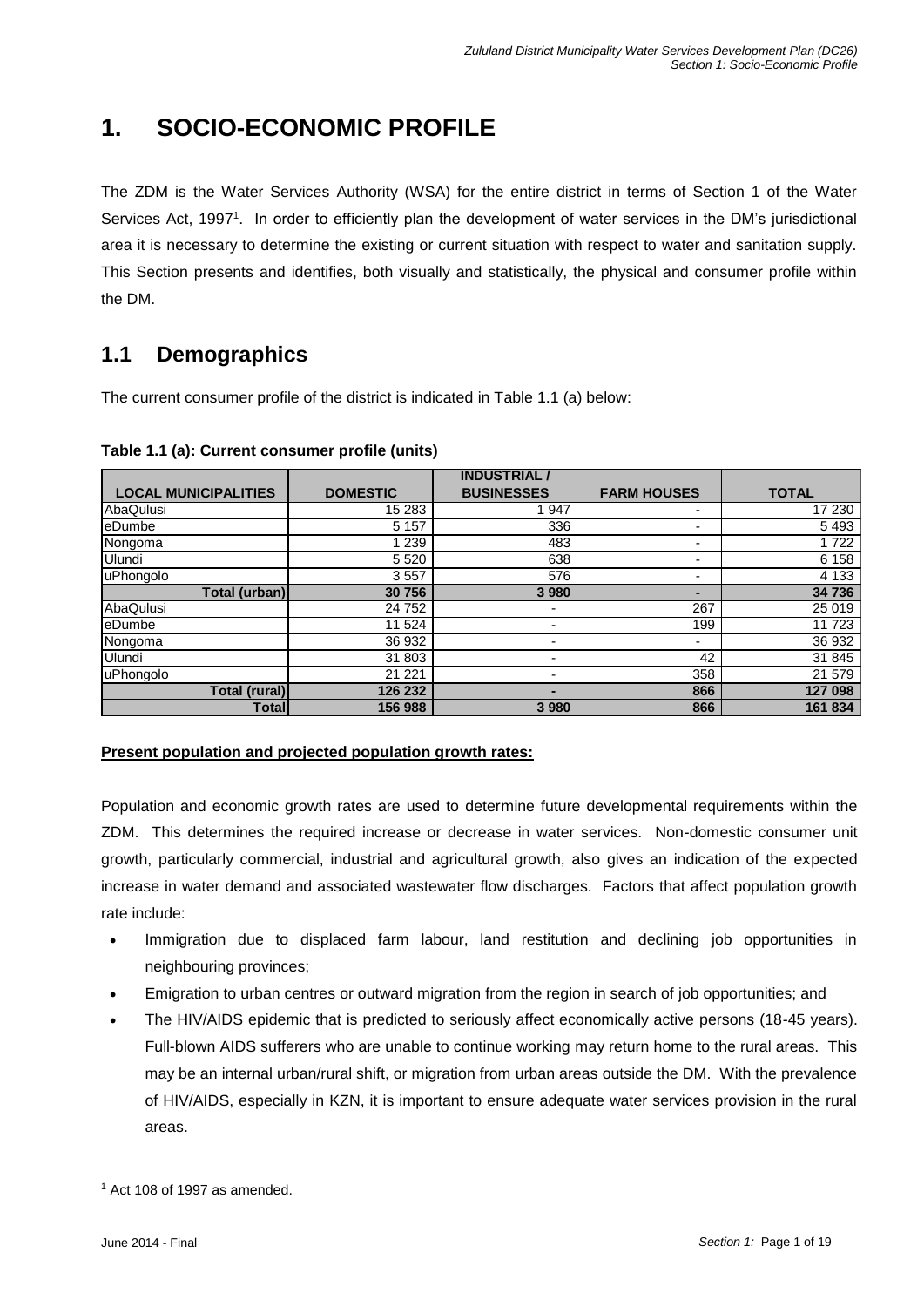A comparison table between households captured from 2009-2011 aerial photography and the STATSSA Census 2011 data can be reviewed in Table 1.1(b) and (c):

| <b>Local Municipality</b> | <b>Households 2011</b><br>(Domestic & Farm<br>Houses) | <b>Average Population</b><br>per household | <b>Population</b> |  |
|---------------------------|-------------------------------------------------------|--------------------------------------------|-------------------|--|
| AbaQulusi                 | 43,299                                                | 4.9                                        | 211,060           |  |
| eDumbe                    | 16,138                                                | 5.1                                        | 82,053            |  |
| Nongoma                   | 34,341                                                | 5.7                                        | 194,908           |  |
| uPhongolo                 | 28,712                                                | 4.4                                        | 127,238           |  |
| Ulundi                    | 35,198                                                | 5.4                                        | 188,317           |  |
| <b>ZDM</b>                | 157,748                                               | 5.1                                        | 803,575           |  |

#### **Table 1.1 (b): Census household and population figures**

#### **Table 1.1 (c): ZDM households and previous population figures**

| <b>Local Municipality</b> | <b>Households 2009-2011</b><br>(Domestic & Farm<br>Houses) | <b>Previous ZDM</b><br><b>Average Population</b><br>per household | <b>Population</b> |
|---------------------------|------------------------------------------------------------|-------------------------------------------------------------------|-------------------|
| AbaQulusi                 | 40,302                                                     | 6.763                                                             | 272 562           |
| <b>leDumbe</b>            | 16,880                                                     | 6.763                                                             | 114 159           |
| Nongoma                   | 6.763<br>38,171                                            |                                                                   | 258 150           |
| uPhongolo                 | 25,136                                                     | 6.763                                                             | 169 995           |
| Ulundi                    | 37,365                                                     | 6.763                                                             | 252 699           |
| <b>ZDM</b>                | 157,854                                                    | 6.763                                                             | 1 067 567         |

Although the above ZDM household count per local municipality differ up to 10% from the Census 2011 households, the total households for ZDM differ with only 106. However, the Census 2011 households for KwaZulu Natal has an omission rate of 16.5 %, as depicted in their Statistical Release.

With the discrepancy in the Census 2011 omission rate taken into account, as well as the fact that all ZDM demographic details are spatially analysed based on household points, the ZDM household data set is more appropriate for use by ZDM than the Census 2011 household count. The household counts for ZDM are therefore reflected in Table 1.1(c).

However, since the Census 2011 has more verified population per household figures, the Census 2011 population figures will be used. Population figures are only available per local municipal area, but revised population figures per EA area will be provided in the WSDP once these figures have been released by STATSSA.

The final household count of ZDM, with the population figures from Census 2011, are therefore reflected in Table 1.1(d) as current demographic figures for ZDM until the EA area statistics are available for more accurate population figures.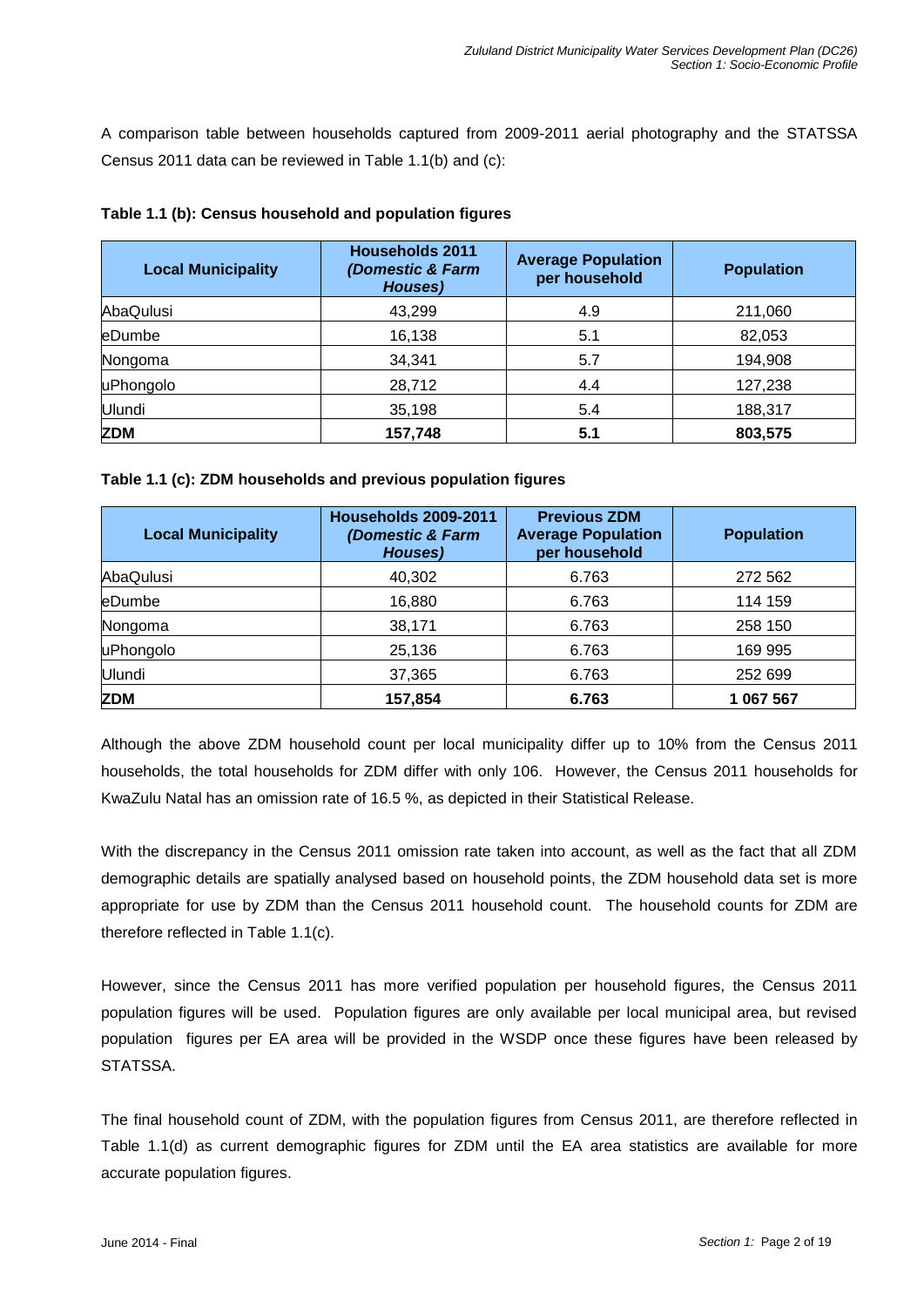| <b>Local Municipality</b> | <b>Households</b><br>(ZDM) | Average<br><b>Population per</b><br>household<br><b>(Census 2011)</b> | <b>Population</b> |  |
|---------------------------|----------------------------|-----------------------------------------------------------------------|-------------------|--|
| AbaQulusi                 | 40,302                     | 4.9                                                                   | 197480            |  |
| eDumbe                    | 16,880                     | 5.1                                                                   | 86 088            |  |
| Nongoma                   | 38,171                     | 5.7                                                                   | 167 952           |  |
| uPhongolo                 | 25,136                     | 4.4                                                                   | 212 981           |  |
| Ulundi                    | 37,365                     | 5.4                                                                   | 135 734           |  |
| <b>ZDM</b>                | 157,854                    | 5.1                                                                   | 805 055           |  |

#### **Table 1.1 (d): ZDM demographics**

**Since the average population per household is much lower than the original ZDM figure, there is a significant reduction in the population figures. This is however not due to a physical decrease in population but simply a more accurate figure based on the Census 2011 population data.**

According to Census 2011, the population growth rate for ZDM from 2001 to 2011 is only 0.3%. This may either be contributed to the negative influence that illnesses such as HIV/AIDS has, or it may be the result of migration where younger persons are leaving rural homes and living on their own in cities where they study, or in more urbanised areas away from their rural homes where job opportunities are more readily available. The migration factor can be seen in the STATSSA's statistical release document, where a strong tendency exist specifically towards migrating from KZN to Gauteng:

#### **Figure 1.1 (a): Migration trends for KZN (Source: STATSSA)**



RICA I KNOW, THE HOME I UNDERSTAND

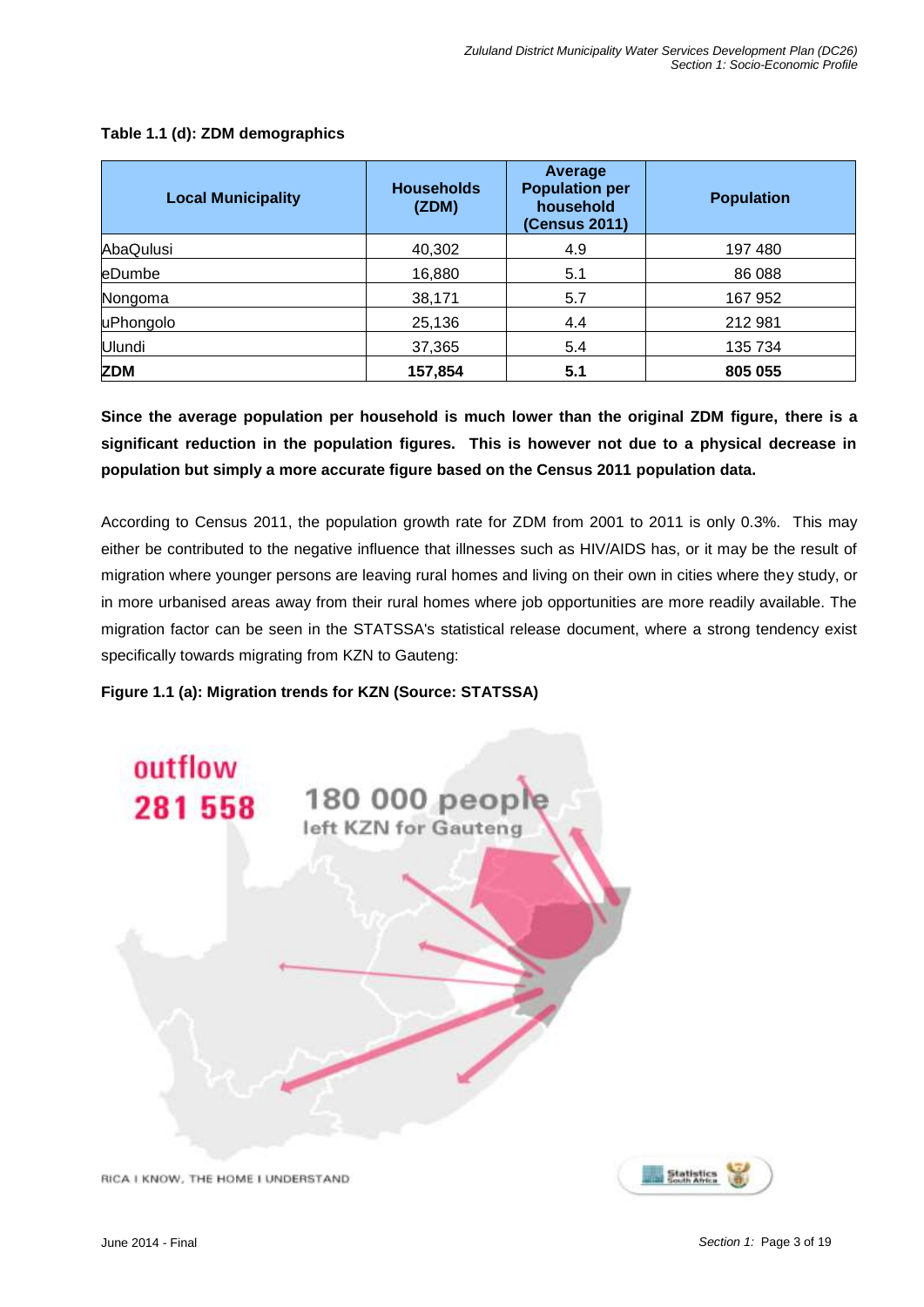#### **Demographic trends and migration patterns:**

Demographic trends and migration patterns are difficult to predict, but when comparing household data from aerial photography during 2005/6 with aerial photography during 2009-2011, there appears to be some migration from rural areas to the various urban centers in the district, as well as areas where infrastructure is provided. This is consistent with the reality that can be seen in the field, where in some rural areas up to 30% of traditional dwellings are abandoned and people have moved to areas where services are provided.

The following graph show urban and rural percentage household growth per LM in the district over a 4 year period between 2005/2006 and 2009-2011.



**Figure 1.1 (c): Annual Urban and Rural Household Growth per Local Municipality**

*Data derived from 2005/2006 and 2009-2011 Aerial Photography*

Figure 1.1 (b) shows average growth in urban and rural households for AbaQulusi and eDumbe, with the lowest growth rates in Ulundi. Nongoma shows a high growth rate in urban areas, which is due to an influx of houses at the northern part of Nongoma Town boundary. In uPhongolo additional houses in Ncotshane township has caused a high increase in households.

Growth trends per local municipality can be summarised as follows:

## **AbaQulusi**

Negative growth in the rural areas as well as Enyathi town, with strong positive growth in all other urban areas.

#### **eDumbe**

Negative growth in the far eastern rural area with strong positive growth in the eDumbe and Frischgewaagd / Bilanyoni townships.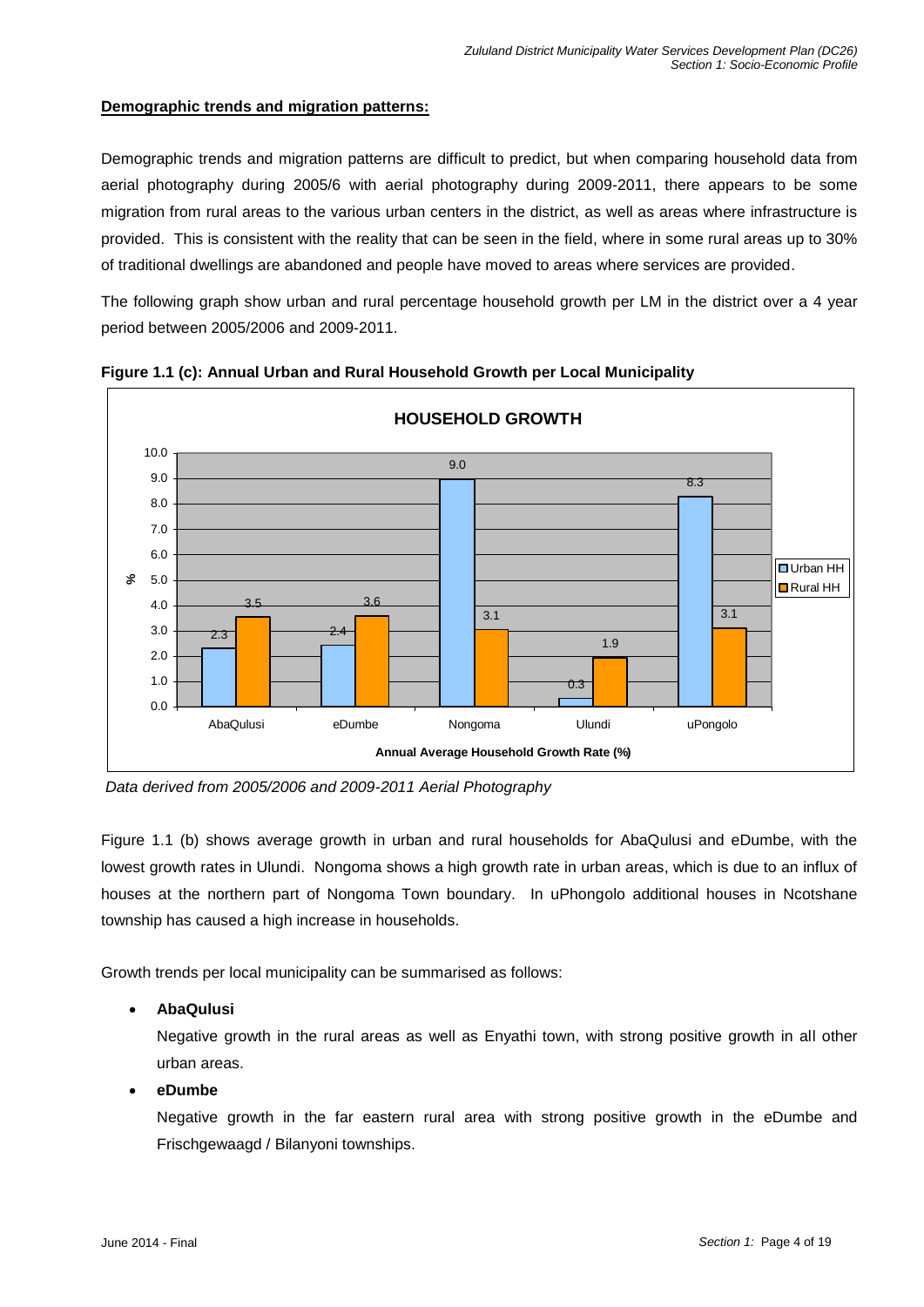#### **uPhongolo**

Negative growth in the rural farming areas, but strong positive growth along the N2 from Pongola town to Belgrade township.

#### **Nongoma**

Average positive as well as negative growth throughout the area, with strong growth around Nongoma and the Mona market area.

#### **Ulundi**

Average positive and negative growth in the rural areas, but with strong growth around Ulundi town.

The 2011 Enumerated Area (EA) Census details allows the ZDM to compare its demographic analysis with that of the 2011 Census, especially in terms of actual population trends, which cannot be obtained from aerial photography. According to an overview on KZN done by STATSSA, rural-urban migration remains a "**growing phenomena**".

In Figure 1.1(c) the 2009-2011 household count per square kilometer was compared with the 2005/2006 household count. This clearly confirms the above statement from STATSSA that there is a strong migration from rural areas to urban areas (especially former township areas), or areas where infrastructure are available.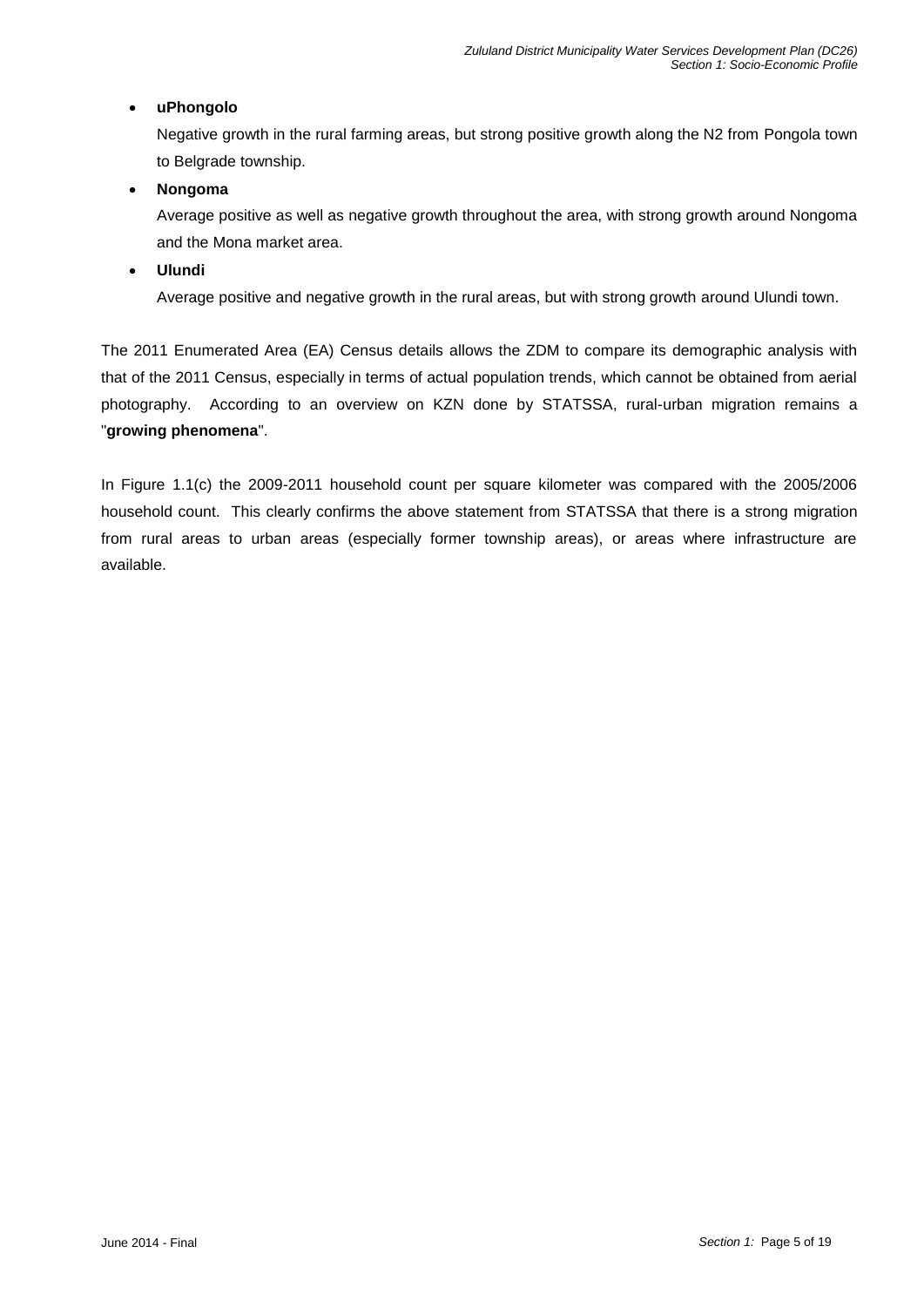

**Figure 1.1 (b): Demographic trends and migration patterns in household**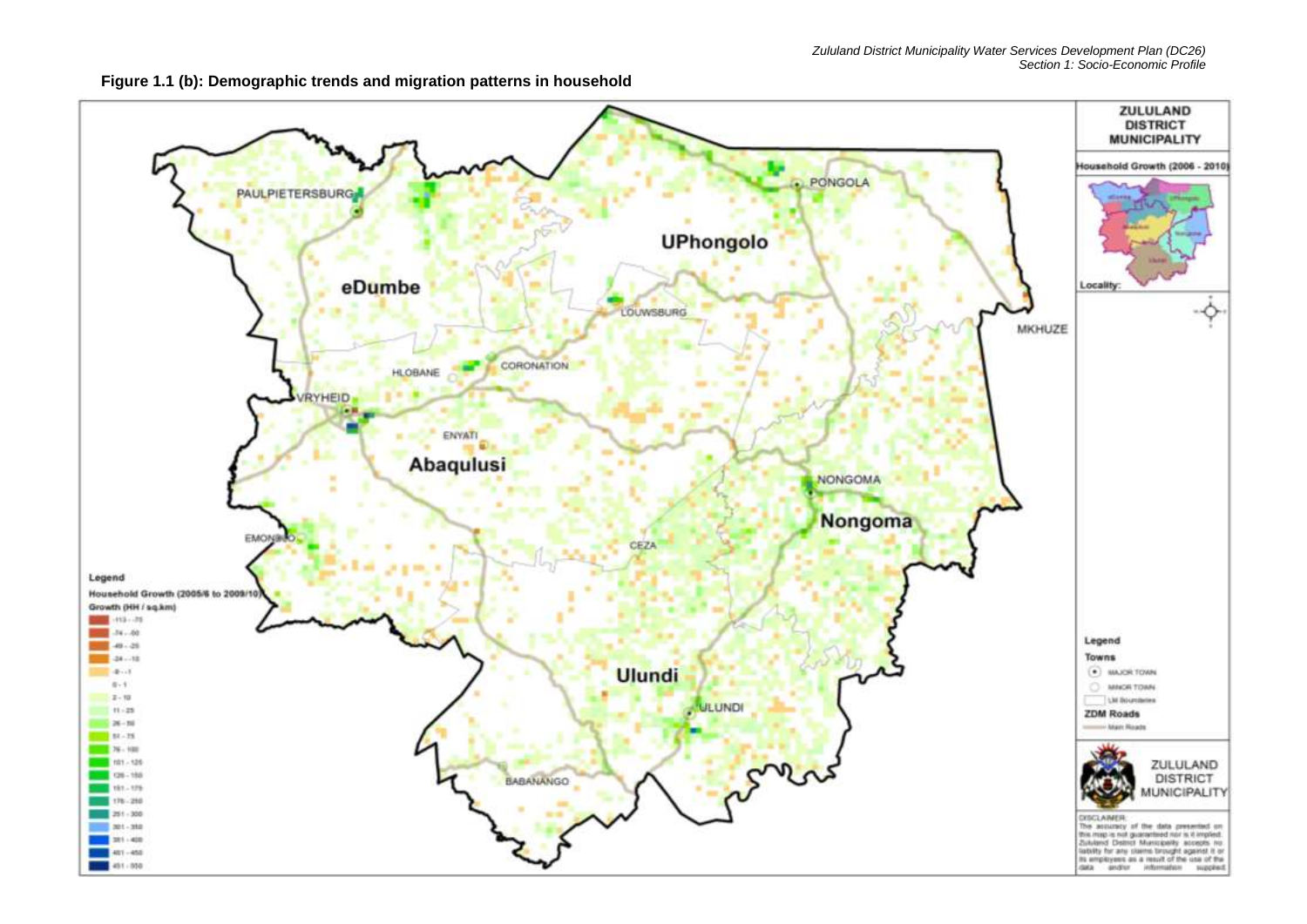#### **Settlement types:**

Existing settlement types as indicated in the provincial WSDP guidelines is summarised in the table below.

| <b>Class</b> | <b>Settlement Type</b>               | Nr of              | Total      |
|--------------|--------------------------------------|--------------------|------------|
|              |                                      | <b>Settlements</b> | households |
|              | Urban - Ex Homeland Town             | 13                 | 9 3 4 9    |
|              | Urban - Formal Town                  |                    | 4 8 5 2    |
| <b>URBAN</b> | Urban - Former Township              | 4                  | 14 308     |
|              | Urban - Service Centre               | 11                 | 1438       |
|              | Urban - Squatter Camp                |                    | 336        |
|              | Urban - Working Town                 | 6                  | 1 303      |
| <b>RURAL</b> | Urban Fringe - Informal Settlement   | 19                 | 9573       |
|              | Per-Urban - Squatter Camp            |                    | 232        |
|              | Rural - Formal Dense <5000           | 35                 | 9484       |
|              | Rural - Formal Dense > 5000          | 2                  | 2 9 4 0    |
|              | <b>Rural - Scattered Dense</b>       | 6                  | 2 3 1 9    |
|              | <b>Rural - Scattered Low Density</b> | 51                 | 7690       |
|              | Rural - Scattered Very Low Density   | 969                | 81727      |
|              | Rural - Scattered Farming households | N/A                | 12 303     |
|              | TOTAL                                | 1 1 2 2            | 157 854    |

**Table 1.1 (e): Settlement Types for ZDM**

ZDM has undertaken a settlement verification process to verify settlement names, boundaries settlement extensions as well as water and sanitation level of service on household level. This process was completed in April 2013, and details will be incorporated in the next WSDP review. Table 1.1f summarises the location of the new settlements:

| <b>Settlement Location</b> | Nr of              |  |  |
|----------------------------|--------------------|--|--|
|                            | <b>Settlements</b> |  |  |
| Urban                      | 27                 |  |  |
| <b>Communal Property</b>   | 27                 |  |  |
| Land Reform Areas          | 75                 |  |  |
| State-owned                | 26                 |  |  |
| <b>Tribal Areas</b>        | 857                |  |  |
| <b>Private Land</b>        | 233                |  |  |
|                            |                    |  |  |

A comparison map between the 2008 and 2013 settlements can be seen in Figure 1.1d. With the 5-year rollout plan for the WSDP from 2012/13-2017/18, the existing settlement dataset will be utilised for project implementation until 2017, when the next 5-year rollout plan will be compiled. During this process the new settlement data set will be incorporated into the WSDP details for rollout purposes. These include:

- Expansion of existing settlements
- New settlements
- Additional Land Reform areas not previously catered for in the rollout programmes.

Since ZDM cannot implement infrastructure on private land, the 233 settlements located on private land will be however excluded from any rollouts for services.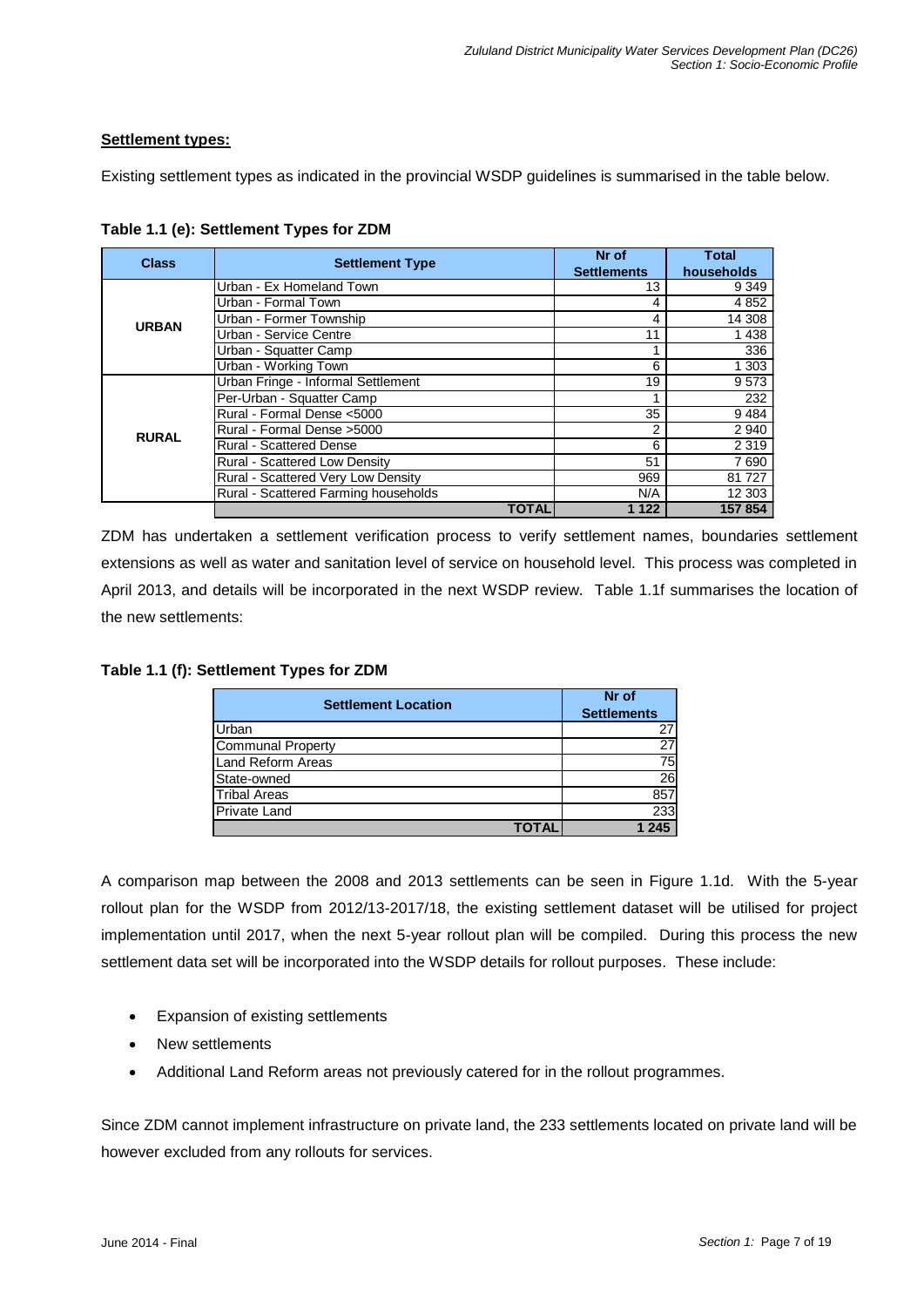#### **Figure 1.1(d) Settlement Map**

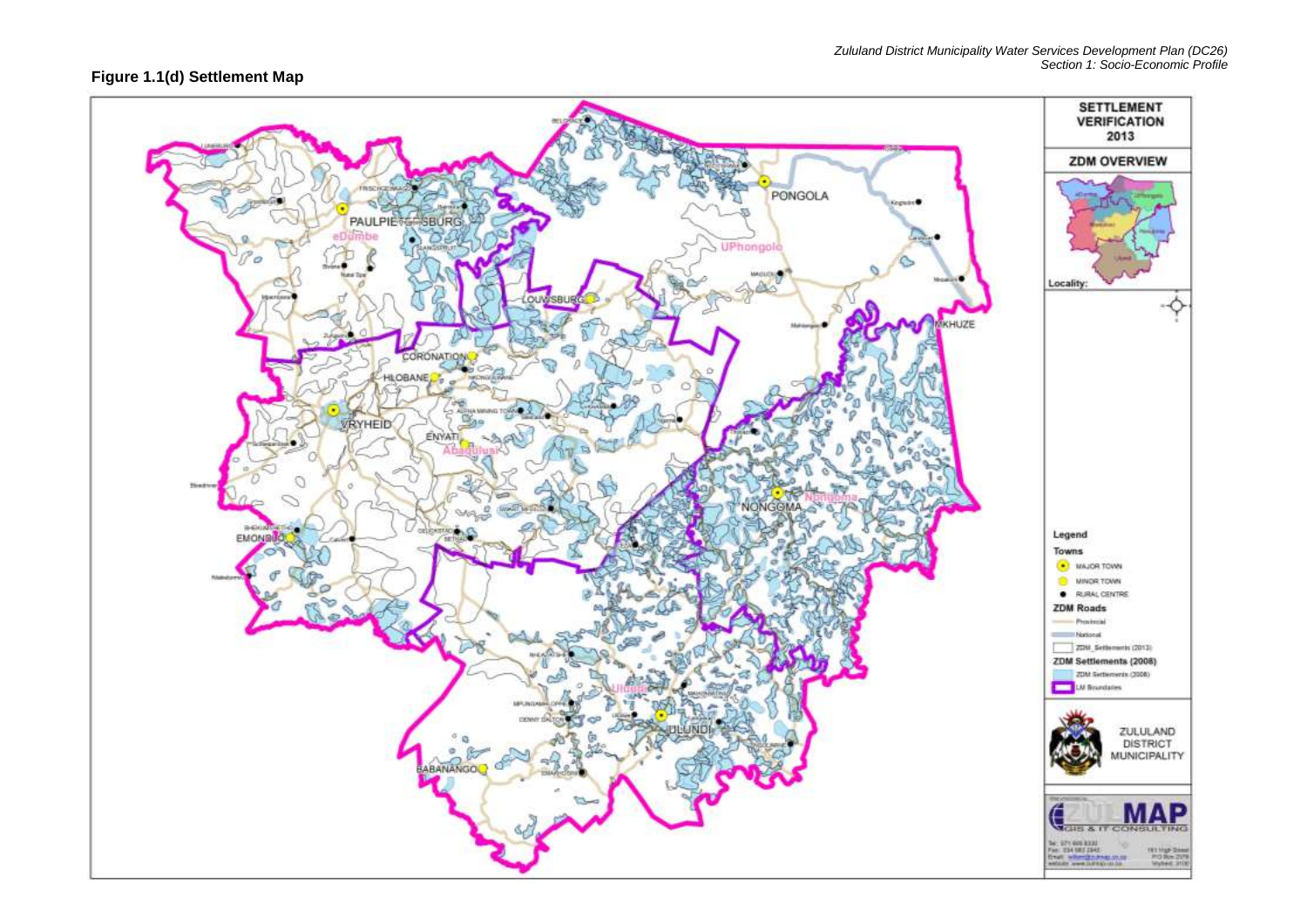## **Age and gender profile:**

The age characteristics of the District's population are shown in the table hereunder:





It is evitable that the majority of population is between the age of 0 to 19. This may be contributed to school students leaving their homes to study or look for work opportunities.

*Source: Census 2011*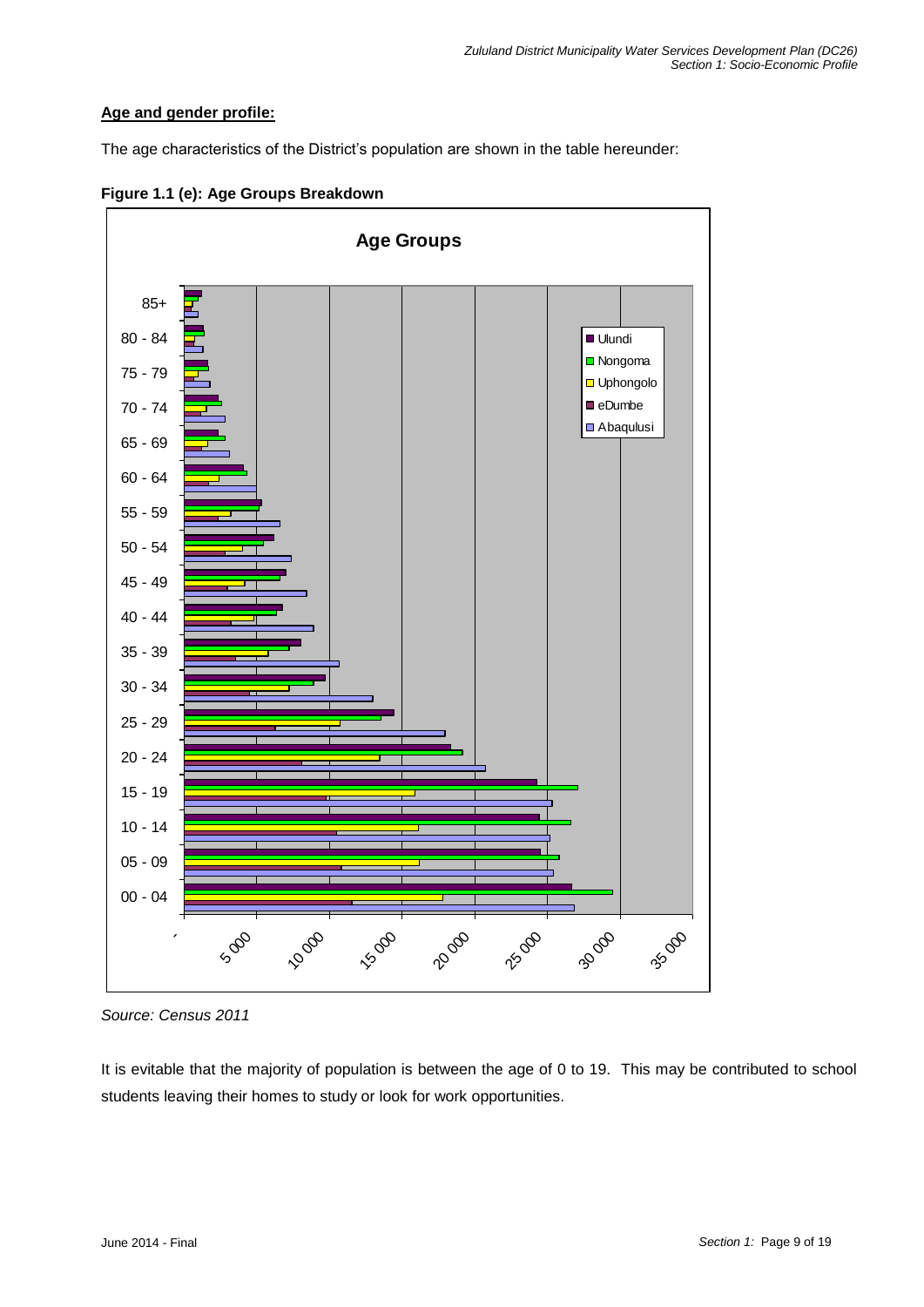

## **Figure 1.1 (f): Gender Breakdown**

*Source: Census 2011*

The male and female population is very close to one another, with the biggest difference in Nongoma and Ulundi.

# **1.2 Health**

Water is the essence of life. A person requires a sufficient quantity of good quality water to maintain a state of good health; therefore the provision and quality of water services is required to ensure a sufficient standard of health and hygiene. The quality of water supplied must be sufficient to maintain good health, and sanitation services must provide households with hygienic conditions that will not harbour disease. Figure 1.2 (a) and Figure 1.2 (b) below indicate the current status of water and sanitation services at hospitals and clinics in the district: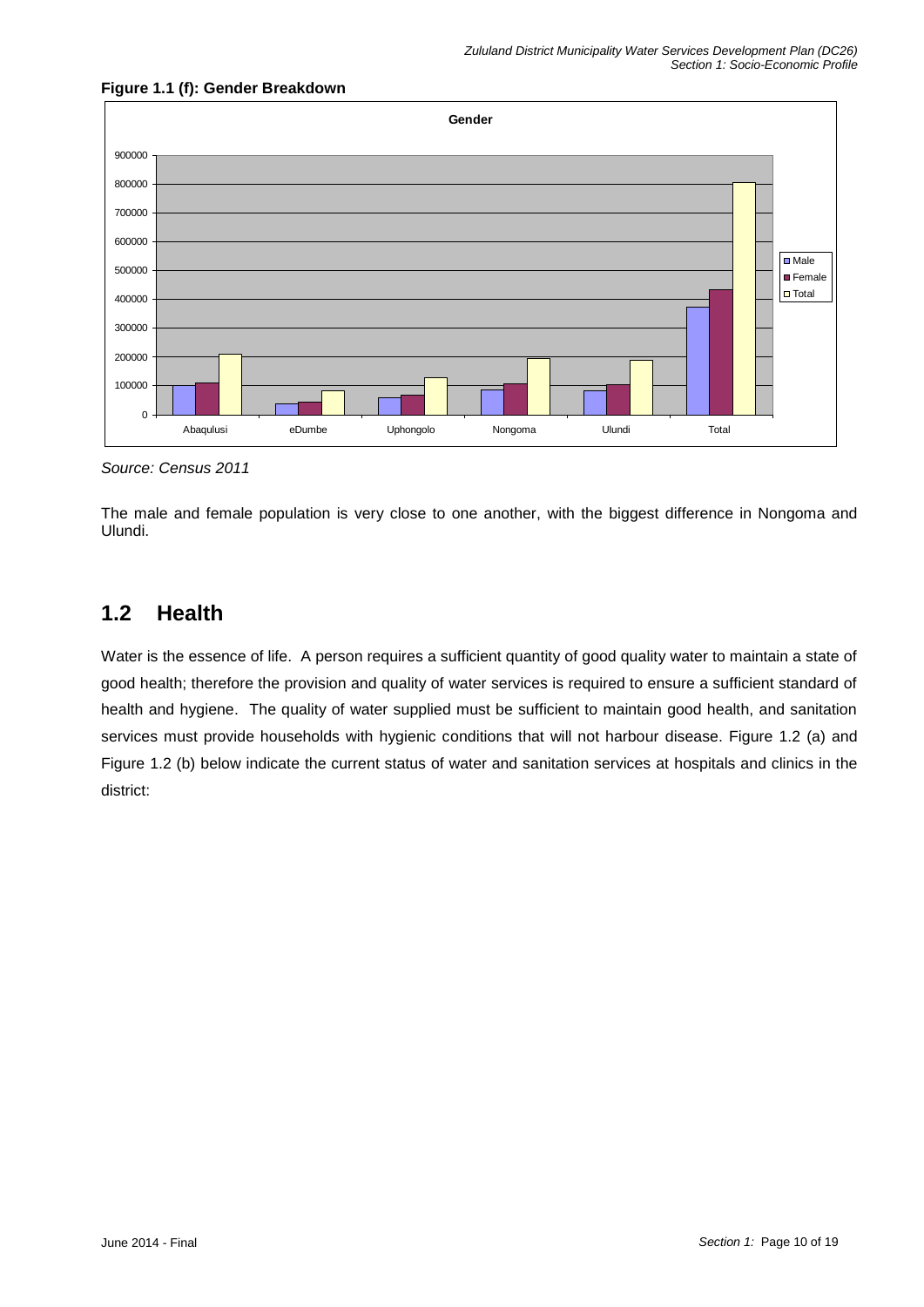

**Figure 1.2 (a): Current status of water services at clinics and hospitals in the district**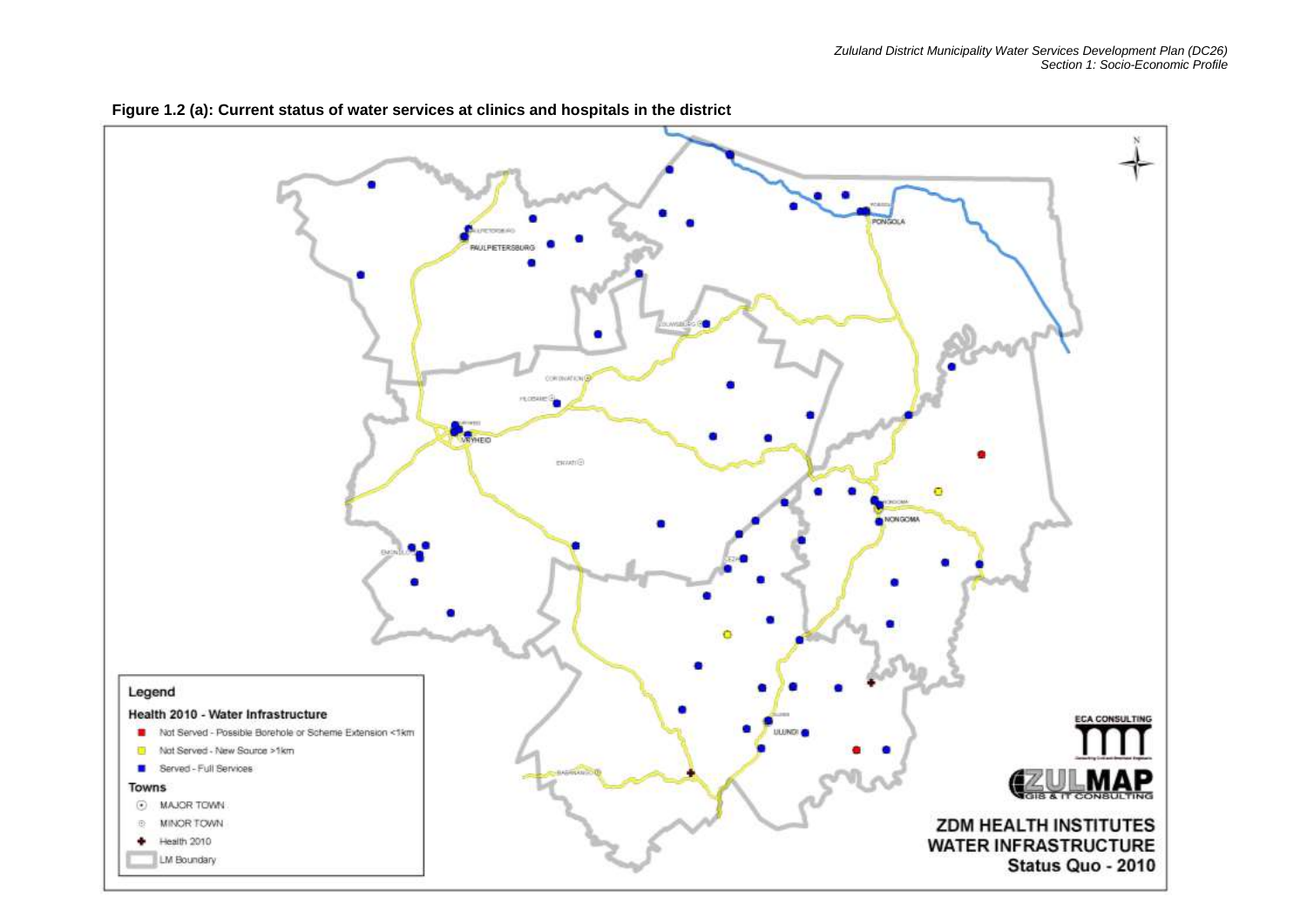

**Figure 1.2 (b): Current status of sanitation services at clinics and hospitals in the district**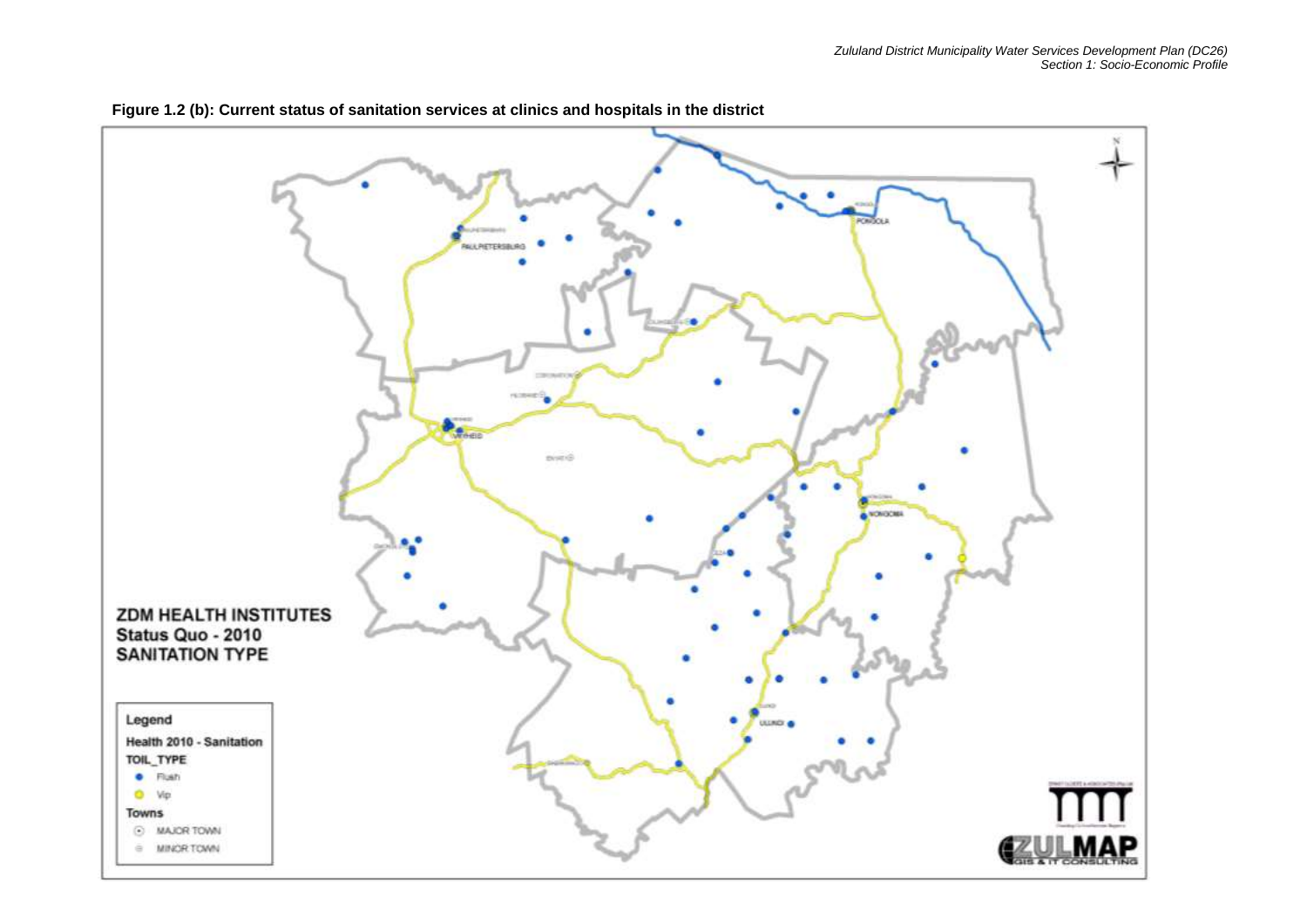It is very important to consider the prevalence of **HIV/Aids** and the impact it has on the socio-economic conditions of the District. HIV/Aids will have a significant negative impact on the whole South African society and with Zululand being no exception. The implications are as follows:

- KwaZulu-Natal's present share of the South African population is about 21%. This is expected to remain constant over the next 20 years under a "low impact" HIV/AIDS scenario, according to the DBSA.
- However, KZN had the highest recorded HIV-positive rate in the country between 1997 and 1999, indicating that the impact is likely to be more severe than in the rest of South Africa, rather than less so. The Department of Health national statistics estimated KZN's HIV prevalence rate at 32,5% in 1999.
- The KZN's Office of the Premier reports that 'the prevalence appears to be higher among women than among men. Women are infected considerably earlier than men. Among women, prevalence rises sharply from about 15 years, reaches a peak at 25-30 years then begins to taper off. Among men, it rises sharply from about 20 years then peaks from about 35-40.
- This suggests that older boys and men are infecting large numbers of young women and girls. There is also survey evidence that, for a significant percentage of youth, sexual activity commences at very young ages.' In geographic terms, the highest prevalence rates in KZN were found in Pietermaritzburg (35%), Durban (34,8%), Jozini (32,7%), Ulundi (32,3) and Ladysmith (31,8%).

# **1.3 Employment and income**

The following table and figure provides a comparative breakdown of the annual household income in the Zululand District Municipality. From the chart it is clear that the majority of people earn less than R400 per month, with a small percentage earning up to R1600.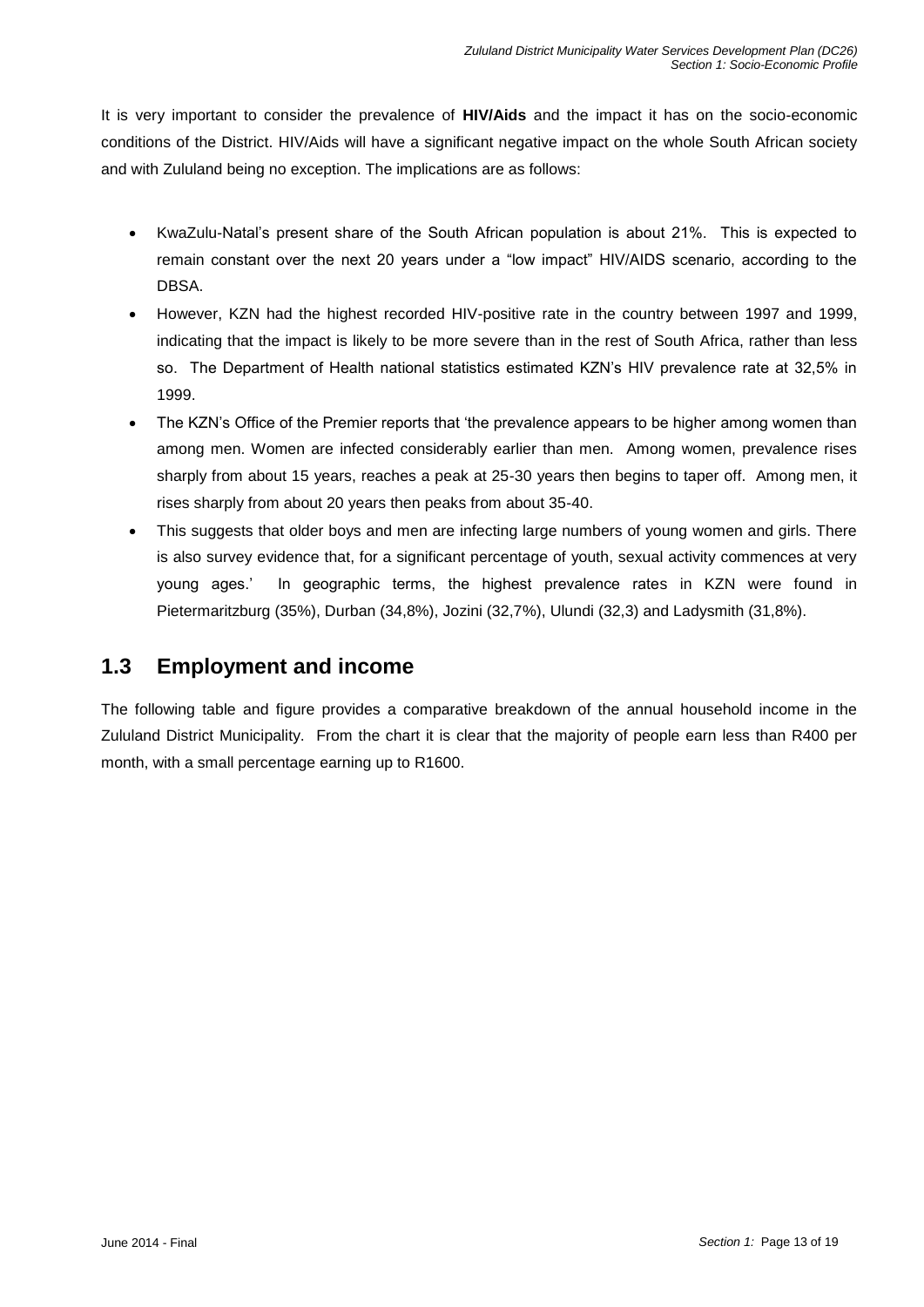

**Figure 1.3 (a): Household Income Breakdown for the ZDM**

*Source: Census 2011*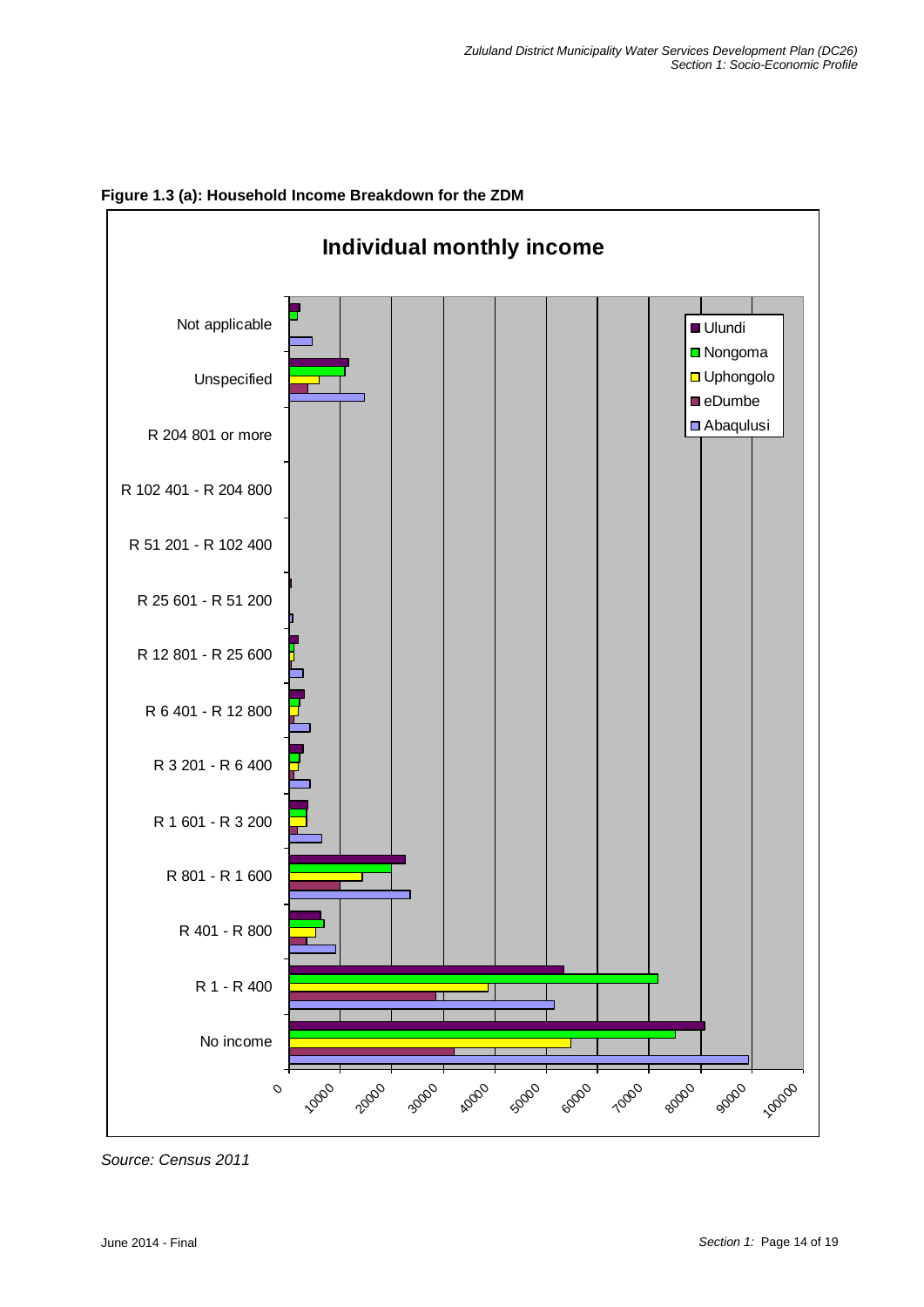Employment levels are shown in the following table. A high percentage of population has no schooling.





A very small percentage of the total population has full-time employment. This, together with very low income per person, as well as a high percentage of people with their highest level of education below Grade 12, contribute to a poor socio-economic standing for the ZDM area.

*Source: Census 2011*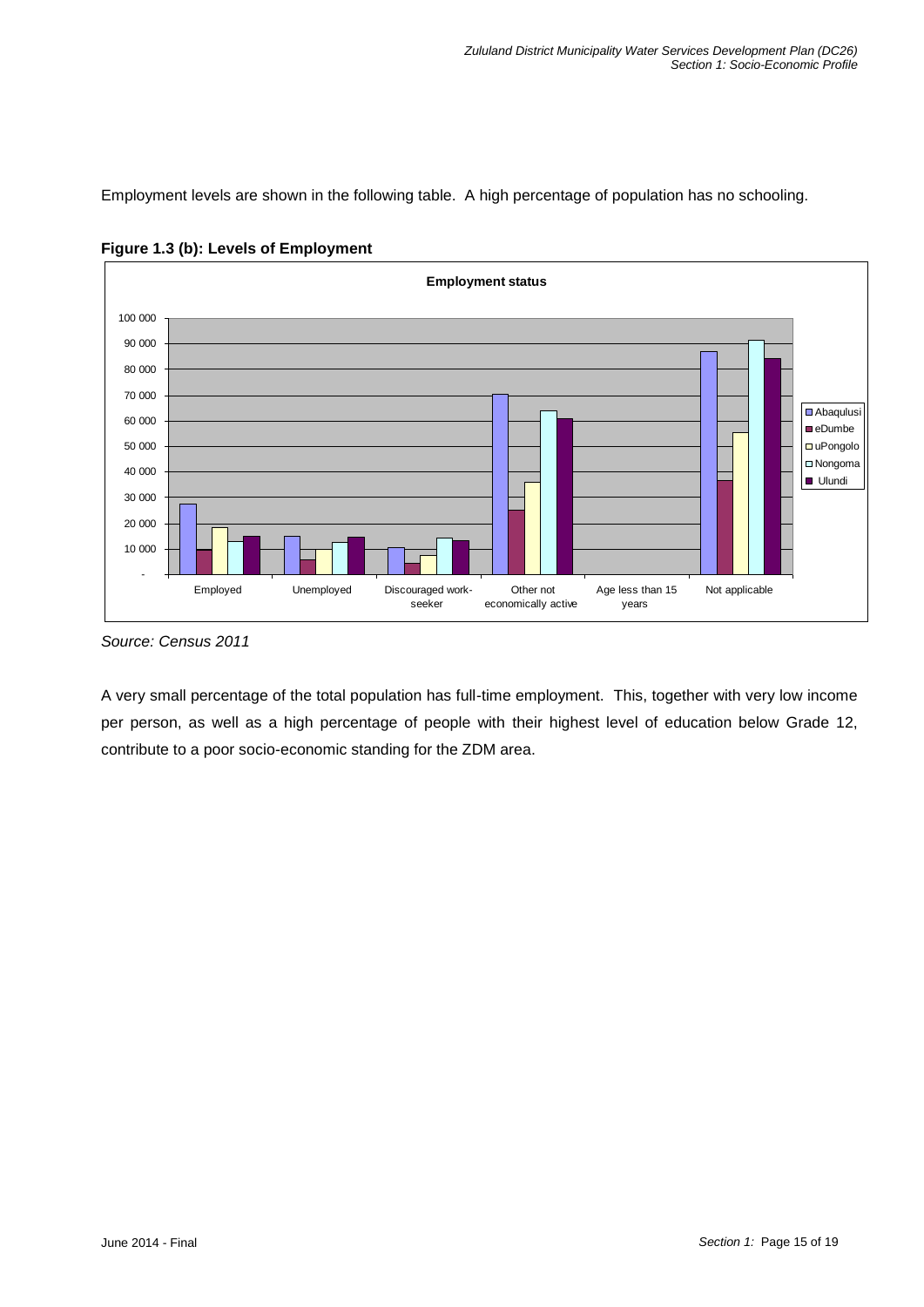



*Source: Census 2011*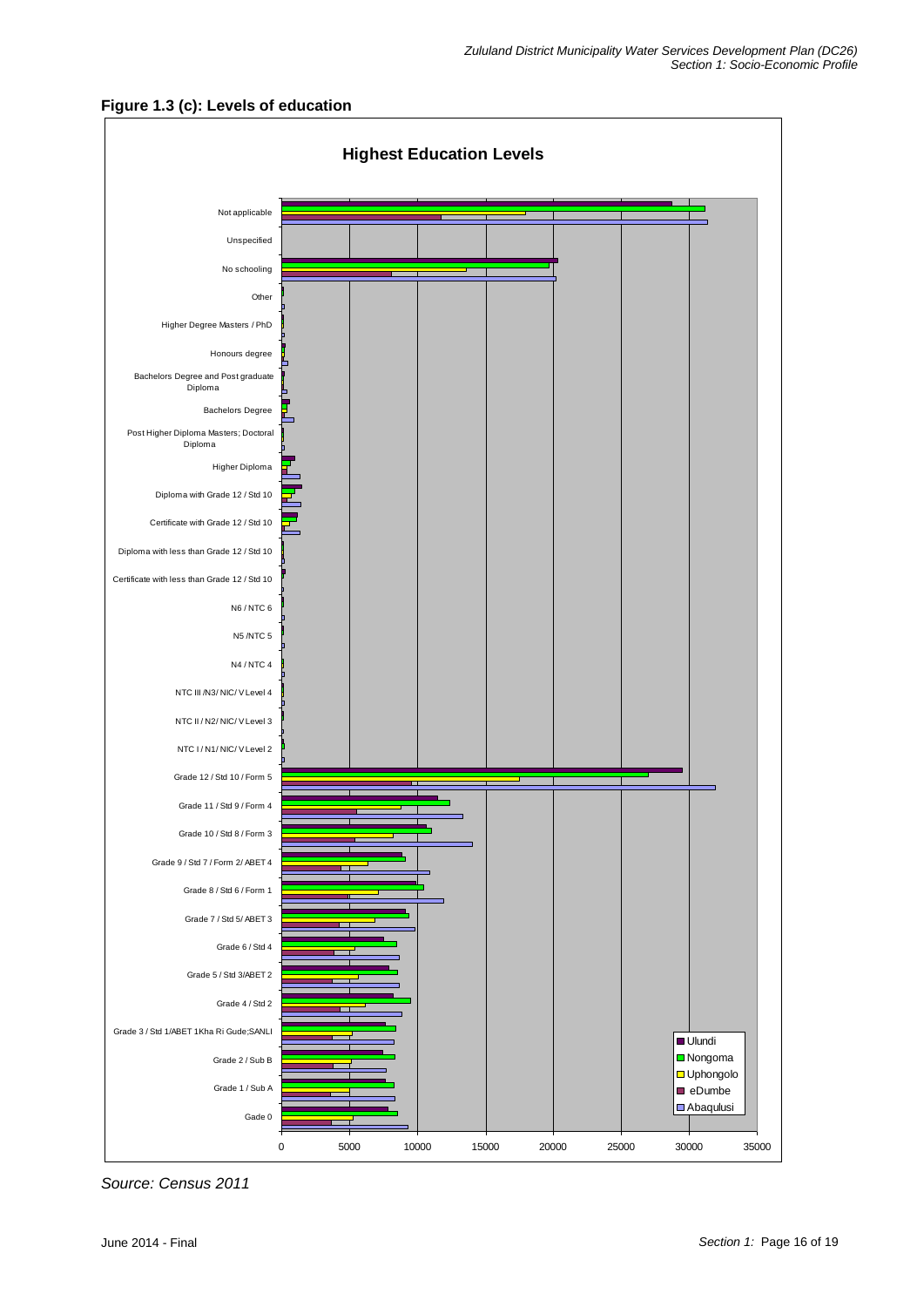#### **Definition of a poor household**

The definition of a poor household in terms of water services is required to assist the ZDM in the implementation of free basic water and sanitation, and the efficient, effective and sustainable use of the equitable share. The poor household definition relates to income poverty, or the lack of sufficient income to satisfy basic and essential needs such as food, clothing, energy and shelter. This definition therefore should be in line with the ZDM's Indigent Policy that is used for all free basic services, and usually relates to the total monthly household income.

In terms of a National Government policy, free basic water relates to a level of water supply derived from the World Health Organisation standard (25 litres per person per day) that is sufficient to promote a healthy living. Based on an average household of 8 persons, this amounts to 6,000 litres (or 6 kl) per household per month. As part of free basic sanitation, the National policy deals with level of service only. However, the long-term O&M component still requires clarification. Although a broad national policy commitment exists to extend free basic services to all households, poor households, for whom free basic services represent a significant poverty alleviation measure, are the primary targets. In addition, the ZDM must ensure long-term sustainability in the implementation of these policies. Taking into account the socio-economic standing of persons living within the ZDM area of jurisdiction, the potential income and expenditure for water services, and the contribution of equitable share, the ZDM poor household definition is set out below.

#### **Proposed definition of poor household by the municipality:**

#### **All households earning a combined income of less than R 800 per month.**

# **1.4 Economic sectors, GGP contribution and employment**

The ZDM constitutes 16% of the area and  $\pm 8.5$ % of the population of KZN. The contribution to the Gross Geographic Product (GGP) of the province and that of individual sectors to the current local GGP still needs to be assessed. The relative contribution of each sector during the 1990s, highlight the dominance of mining and quarrying. However, owing to the effects of open market policy on coal mining and agriculture the ZDM experienced an economic decline in these sectors during the late 1990s. Nevertheless, over this period agriculture, social services and trade have increased their contribution to employment, whereas manufacturing has decrease its contribution and mining has remained the same.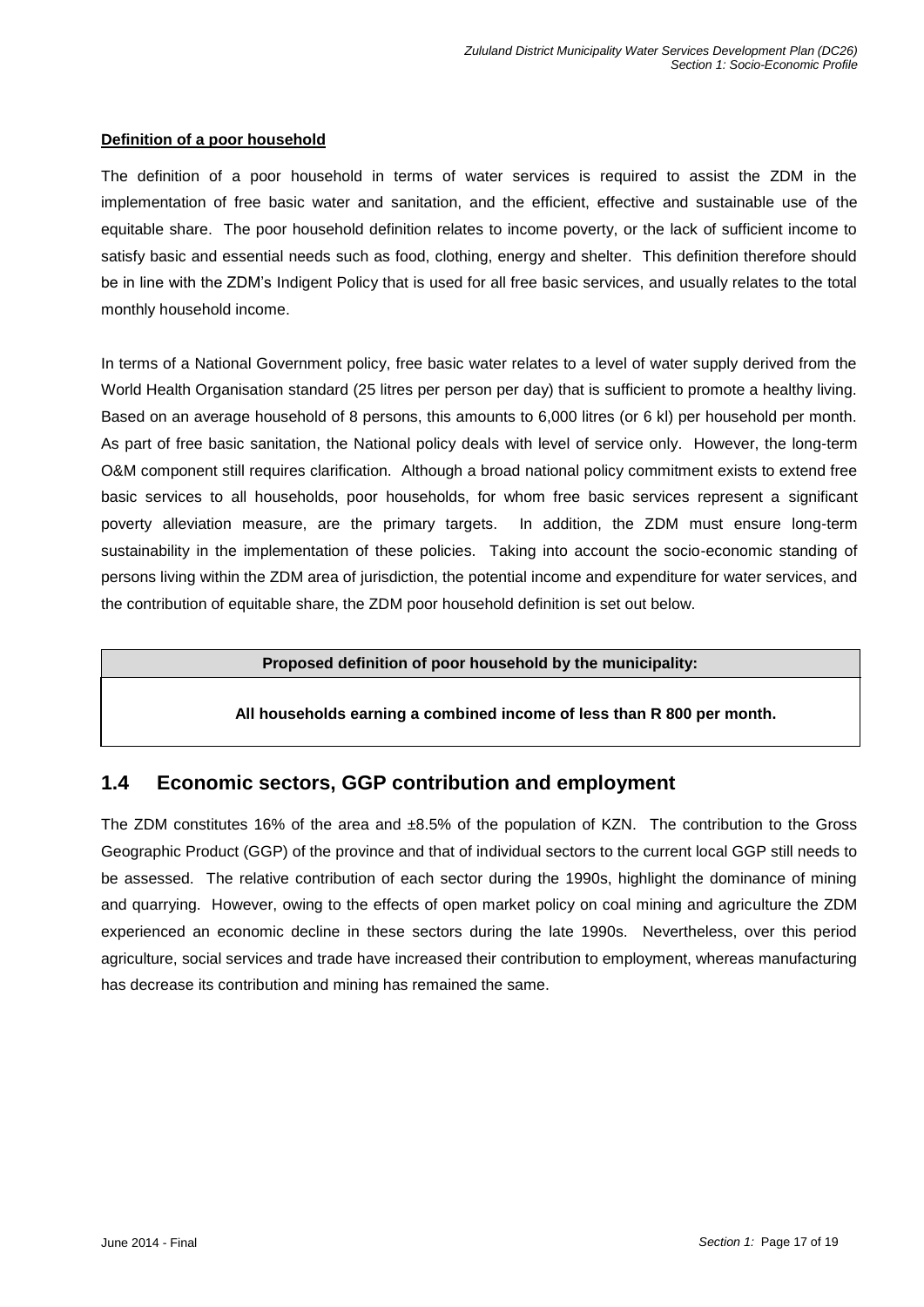**Table 1.4 (a): Economic sector contribution to GGP.**

| <b>Economic sector</b>           | Total no. of   | No. of local |  |
|----------------------------------|----------------|--------------|--|
|                                  | employees      | employees    |  |
| Government                       | Unknown        | Unknown      |  |
| Manufacturing                    | 3 2 2 3        | 3 2 2 3      |  |
| Retail/Trade (incl. Tourism)     | 7539           | 7539         |  |
| Farming/Agriculture              | 11 276         | 11 276       |  |
| Utilities (power & water supply) | 391            | 391          |  |
| Mining                           | 1673           | 1673         |  |
| Social services                  | 18211          | 18 2 11      |  |
| Finance                          | 3 2 9 2        | 3 2 9 2      |  |
| Transport & communications       | 2838           | 2838         |  |
| Construction                     | 2 7 2 7        | 2 7 2 7      |  |
|                                  | Total*<br>51 1 | 51           |  |

**Table 1.4 (b): GGP and employment by type of economic activity (1994 and 1996).**

| <b>Economic sector</b>           |                                                                                                                                                                                                         | Total no. of |                  |       | No. of local                |       |                             |
|----------------------------------|---------------------------------------------------------------------------------------------------------------------------------------------------------------------------------------------------------|--------------|------------------|-------|-----------------------------|-------|-----------------------------|
| Government                       |                                                                                                                                                                                                         | employees    | <b>Unknown</b>   |       | employees<br><b>Unknown</b> |       |                             |
| Manufacturing                    |                                                                                                                                                                                                         |              | 3 2 2 3          |       | 3 2 2 3                     |       |                             |
| Retail/Trade (incl. Tourism)     |                                                                                                                                                                                                         |              | 7539             |       | 7539                        |       |                             |
| Farming/Agriculture              |                                                                                                                                                                                                         |              | 11 276           |       | 11 276                      |       |                             |
| Utilities (power & water supply) |                                                                                                                                                                                                         |              | 391              |       | 391                         |       |                             |
| Mining                           |                                                                                                                                                                                                         |              | 1673             |       | 1673                        |       |                             |
| Social services                  |                                                                                                                                                                                                         |              | 18211            |       | 18211                       |       |                             |
| Finance                          |                                                                                                                                                                                                         |              | 3 2 9 2          |       | 3 2 9 2                     |       |                             |
| Transport & communications       |                                                                                                                                                                                                         |              | 2838             |       | 2838                        |       |                             |
| Construction                     |                                                                                                                                                                                                         |              | 2727             |       | 2727                        |       |                             |
|                                  | Total*                                                                                                                                                                                                  |              | 51 170           |       | 51 170                      |       |                             |
|                                  | *These values do not include the person employed within private households or undetermined categories - Census 2001.<br>Table 1.4 (b): GGP and employment by type of economic activity (1994 and 1996). |              | % of GGP<br>1994 |       | $%$ of<br><b>Employment</b> |       | $%$ of<br><b>Employment</b> |
|                                  |                                                                                                                                                                                                         |              |                  |       | 1996                        |       | 2001                        |
| <b>Primary Sector</b>            | Agriculture, forestry, fishing                                                                                                                                                                          |              |                  | 12,4  |                             | 12.1  | 16.9                        |
|                                  | Mining & quarrying                                                                                                                                                                                      |              |                  | 31,8  |                             | 2.5   | 2.5                         |
|                                  | Manufacturing                                                                                                                                                                                           |              |                  | 4,2   |                             | 17.1  | 4.8                         |
| Secondary<br>Sector              | Utilities (power & water supply)                                                                                                                                                                        |              |                  | 0,2   |                             | 0.7   | 0.6                         |
|                                  | Construction                                                                                                                                                                                            |              |                  | 2,0   |                             | 4.2   | 4.1                         |
|                                  | Retail/Trade                                                                                                                                                                                            |              |                  | 12,9  |                             | 9.7   | 11.3                        |
|                                  | Transport & communications                                                                                                                                                                              |              |                  | 13,9  |                             | 5.5   | 4.2                         |
|                                  | Finance                                                                                                                                                                                                 |              |                  | 7,0   |                             | 4.8   | 4.9                         |
| <b>Tertiary Sector</b>           | Government & social services                                                                                                                                                                            |              |                  |       |                             | 17.1  | 27.2                        |
|                                  |                                                                                                                                                                                                         |              |                  | 15,6  |                             |       |                             |
|                                  | Private households                                                                                                                                                                                      |              |                  | N.A   |                             | 8.8   | 9.7                         |
|                                  | Unspecified/unknown                                                                                                                                                                                     |              |                  |       |                             |       | 13.8                        |
|                                  |                                                                                                                                                                                                         |              |                  | 100,0 |                             | 100,0 | 100,0                       |
| <b>TOTAL</b><br>1.5              | <b>Economic trends</b>                                                                                                                                                                                  |              |                  | N.A   |                             | 17.5  |                             |
|                                  | Up to the early 1990s, the ZDM's economic base depended heavily on coal mining, supported by agriculture,                                                                                               |              |                  |       |                             |       |                             |
|                                  | transport trade and government services. Formal economic activity was strongly concentrated in the then                                                                                                 |              |                  |       |                             |       |                             |
|                                  | Vryheid magisterial district, from which no less that 73% of GGP was generated. Administrative and                                                                                                      |              |                  |       |                             |       |                             |
|                                  | government services were concentrated in Ulundi and Vryheid. A significant weakness was, and remains, the                                                                                               |              |                  |       |                             |       |                             |
|                                  |                                                                                                                                                                                                         |              |                  |       |                             |       |                             |
|                                  | reliance on the primary sector (44,4% of GGP), and the underdeveloped secondary sector which contributed                                                                                                |              |                  |       |                             |       |                             |
| only 6,4% of GGP.                |                                                                                                                                                                                                         |              |                  |       |                             |       |                             |
|                                  | By the late 1990s the ZDM had experienced an economic decline owing to the effects of open market policy                                                                                                |              |                  |       |                             |       |                             |
|                                  | on coal mining and agriculture. By 2000 all but one of the large-scale mining operations (Zululand Anthracite                                                                                           |              |                  |       |                             |       |                             |
|                                  | Colliery) had closed. Although tourism has started to play a larger role, this by no means fills the gap caused                                                                                         |              |                  |       |                             |       |                             |

# **1.5 Economic trends**